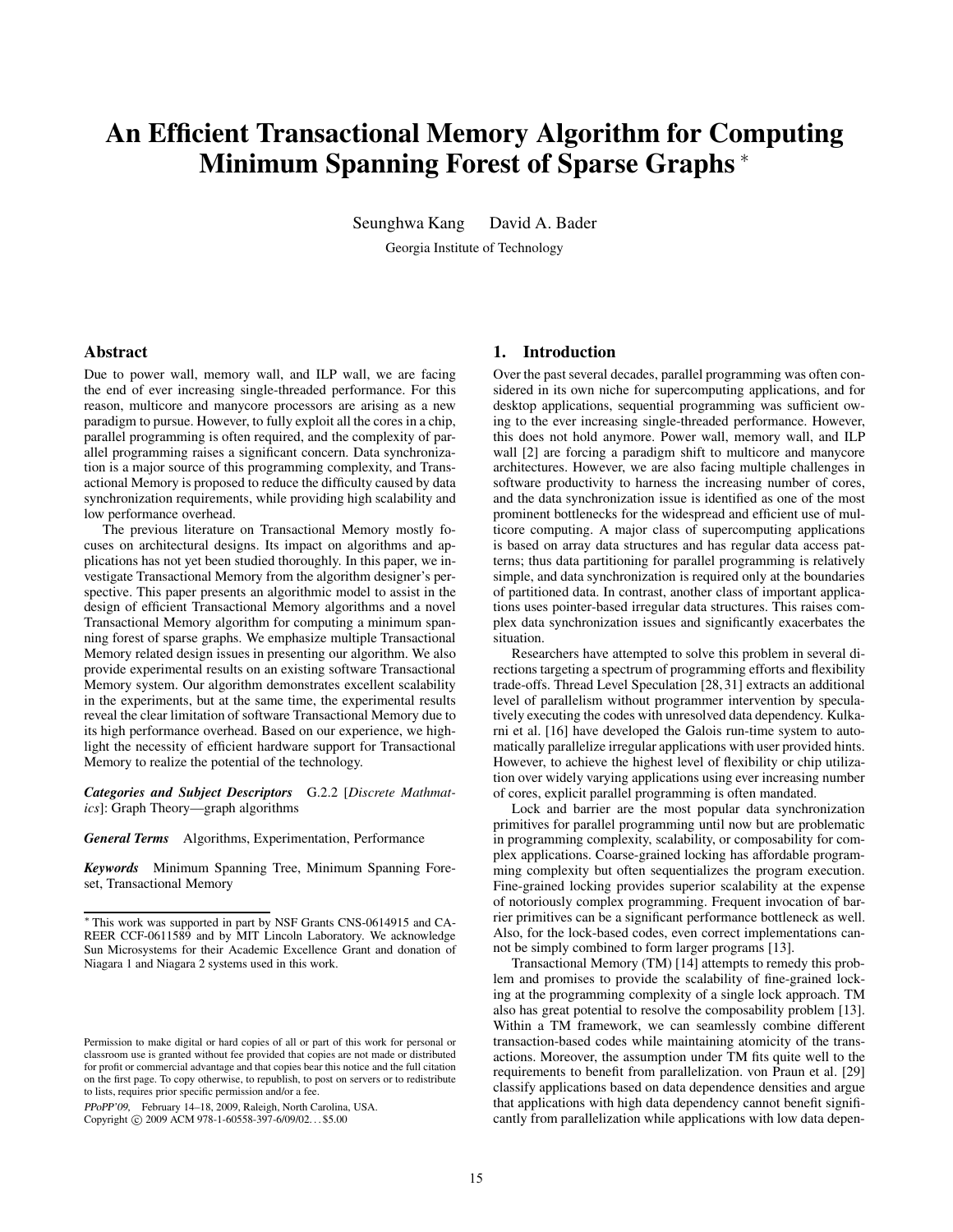dency can. TM also becomes more efficient as the degree of data dependency drops, and this suggests that if an application can benefit from parallelization, then that application can also benefit from TM.

Programmers only need to demarcate the critical sections for shared data accesses based on TM semantics. Then, if there is no conflict in the shared data accesses, the underlying TM system executes critical sections (or transactions) in parallel. If there are conflicts, the affected transactions are aborted and re-executed to provide the semantics of sequential execution for transactions. TM systems based on software (STM) [10, 15, 17], hardware (HTM) [1, 5, 12, 21, 24], and hybrid (HyTM) [8, 20, 26] approaches are proposed, which have trade-offs in flexibility, dedicated hardware requirements, and performance overhead for the different stages of deployment. There are already multiple open source STM implementations, and in 2009, Sun Microsystems expects to release its Rock processor [27], the first microprocessor with hardware support for accelerating TM.

Up to this point, most research on Transactional Memory has focused on systems and architectures, but few have considered its impact on algorithms and applications. There are several existing benchmark codes [7, 9, 11, 23] for TM systems, but these applications do not reveal the full potential of TM for real-world applications. Scott et al. [25] implement Delaunay triangulation using their TM system as a real-world application. Yet, for their implementation, data synchronization is required only at the boundaries of partitioned data. Watson et al. [30] report the implementation of Lee's circuit routing algorithm using TM. They achieve a high level of parallelism using TM in combination with the deep understanding of the algorithm to reduce the number of aborted transactions.

In this paper, we investigate the impact of Transactional Memory on algorithm design for applications with intensive data synchronization requirements. We believe that TM has great potential to facilitate scalable parallel algorithm design without involving the complexity of fine-grained locking or the ingenuity of lockfree algorithms. We provide an algorithmic model for TM to assist the development of efficient TM algorithms. Perfumo et al. [23] suggest *commit phase overhead*, *read-to-write ratio*, *wasted time*, *useful work*, and *cache accesses per transactional access* as metrics for characterizing STM applications. System researchers may feel comfortable with these metrics, but algorithm designers may not. Our model aims to reveal the key features of TM systems to be considered in designing algorithms. Then, we move our focus to graph algorithms. Graph algorithms are typically pointer-based and have irregular data access patterns with intensive data synchronization requirements. Graph algorithms also have interesting characteristics that fit well to TM systems at the same time. As a case study, we design an efficient Transactional Memory algorithm for computing minimum spanning forest (MSF) of sparse graphs. Our algorithm adopts a key idea from Bader and Cong's MSF algorithm [3], which implements a lockfree parallel MSF algorithm by combining Prim's algorithm with Borůvka's algorithm. Our algorithm replaces the Borůvka's algorithm part with the data merging and exploits TM to achieve high scalability with minimum parallel overhead. We present our algorithm with special emphasis on the TM specific design issues. We implement and test our algorithm using the Stamp [19] framework based on Transactional Locking II [10] STM. Our implementation demonstrates remarkable speedup for the different sparse graphs throughout the experiments. Yet, as our algorithm executes a significant fraction of the code inside transactions, the high STM overhead nullifies the speedup. This reveals the limitation of STM and highlights the necessity of the low overhead hardware support. The following summarizes our key contributions.

- 1. We identify the TM's potential to reduce the gap between finding the parallel tasks in computation and its actual implementation by replacing fine-grained locking based approach or lockfree implementations.
- 2. We provide an algorithmic model to assist designing efficient TM algorithms.
- 3. We design an efficient MSF algorithm for sparse graphs using TM support. Our parallel algorithm has minimum additional computation over sequential Prim's algorithm.
- 4. We exemplify multiple TM related programming issues while presenting our newly designed MSF algorithm.
- 5. We provide experimental results on the Stamp framework using Transactional Locking II STM. Based on the experimental results, we reveal the limitation of STM and the necessity for low overhead hardware support.

The remainder of this paper is organized as following. We describe the impact of Transactional Memory in algorithm design in Section 2. Section 3 summarizes the previous work in MSF algorithm design for sparse graphs, and Section 4 describes our efficient parallel MSF algorithm assuming TM support. In Section 5, we provide the detailed experimental results on the STM, and the discussion about the limitation of STM and the requirements for HTM is provided in Section 6. Finally, Section 7 concludes the paper.

# **2. Transactional Memory and Algorithm Design**

#### **2.1 Transactional Memory and Lockfree Algorithms**

Lock is a popular synchronization primitive in multi-threaded programming. If multiple threads access shared variables concurrently, fine-grained locking is required to avoid sequentialization on a single lock. However, this approach involves a notoriously difficult programming challenge. Remembering the relationship between multiple locks and multiple shared variables is already a non-trivial issue. Deadlock and livelock problems, starvation, and other related issues, often increase the programming complexity to a prohibitive level. Therefore, many algorithm designers use coarse-grained locking instead and make an effort to reduce the size of critical sections to minimize the sequentialization problem. Unfortunately, this does not always work especially with the large number of cores. Ambitious researchers devote their effort to write lockfree algorithms that avoid race conditions using novel algorithmic innovations instead of locks. Yet, lockfree algorithm design requires deep understanding of an algorithm and the underlying system. As a consequence, lockfree algorithms are usually hard to understand and often rely on architecture-specific assumptions. Also, lockfree algorithms often involve additional computation to avoid data races.

Transactional Memory has great potential to change this situation. Programmers only need to mark the start and the end of transactions in their explicitly parallel code. Then, the TM system will automatically run non-conflicting transactions in parallel to achieve high performance while roll-back and re-execute conflicting transactions to provide the semantics of sequential execution for transactions. If the TM system can support this mechanism with high scalability and low performance overhead, we may not need to rely on lockfree algorithms anymore. Bader and Cong's parallel MSF algorithm [3] is a lockfree algorithm and incurs the overheads discussed above. As an illustration of our arguments, we design a new algorithm for computing a MSF using Transactional Memory. This will be further discussed in Section 4.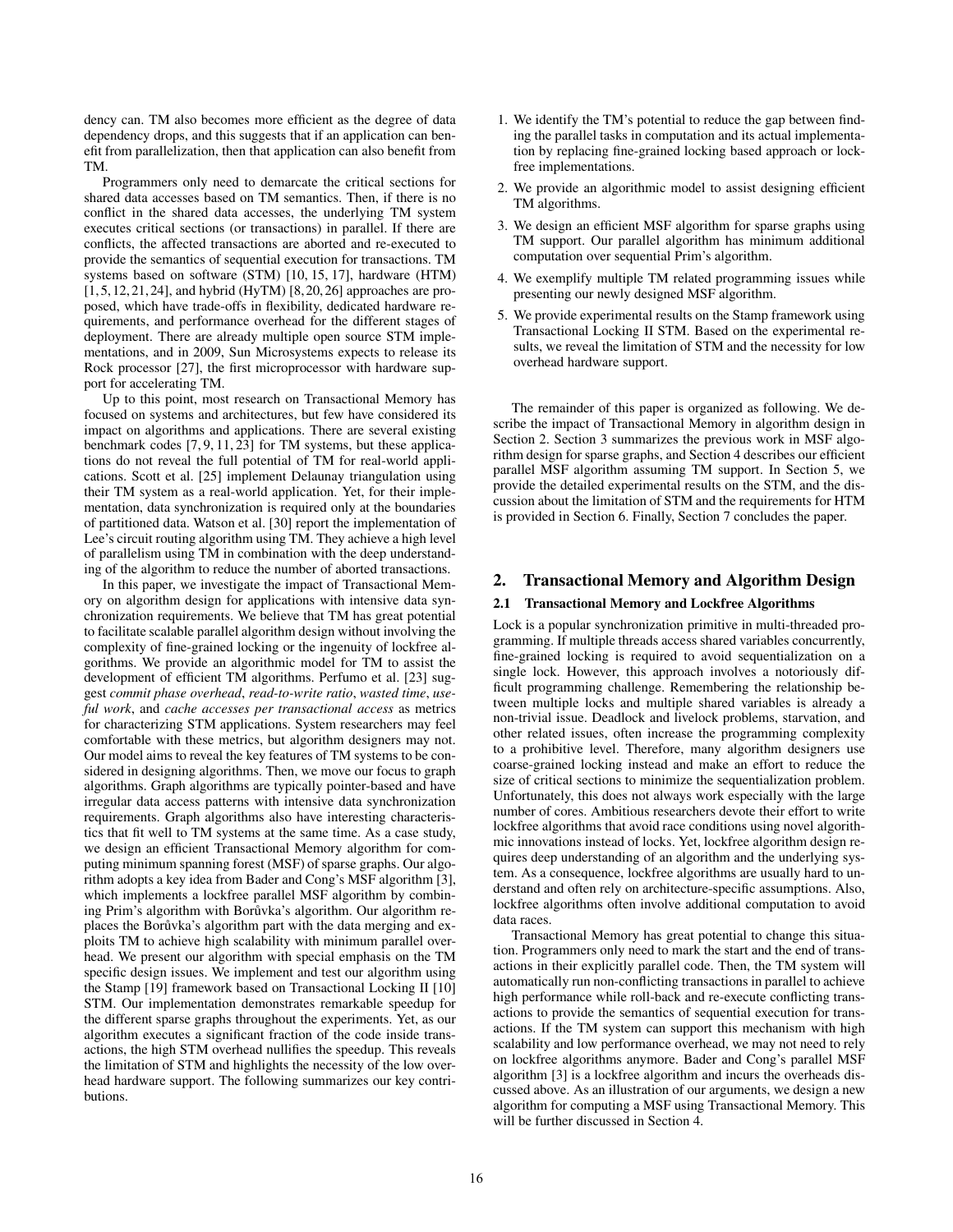

**Figure 1.** When multiple transactions access one shared variable at the same time, those transactions are highly likely to conflict (top). In contrast, if concurrent transactions mostly access different shared variables, those transactions will conflict with low probability (bottom).

#### **2.2 Algorithmic Model for Transactional Memory System**

Transactional Memory can help programmers to write explicitly parallel programs, but TM cannot guarantee the scalable performance for every implementation. To best exploit TM, we need to write an algorithm that fits well with the underlying TM framework. However, it is difficult for algorithm designers to decide which design choice will lead to the better result without in depth knowledge of TM systems. We design our algorithmic model for TM towards this goal. Our model focuses on revealing the common key features of widely varying TM systems, which need to be considered in algorithm design. Our model does not aim to estimate precise execution time as this complicates the model without providing significant intuition in algorithm design.

Let, T*par.* and T*seq.* denote parallel and sequential execution time, respectively, and  $p$  is the number of concurrent threads (assuming w.l.o.g. one thread per core). Then, the following equation states our model assuming that an algorithm does not have an inherently sequential part.

$$
T_{par.} = \frac{T_{tr.} + T_{non-tr.}}{p}
$$
  
\n
$$
T_{tr.} = T_{seq.} \times \sum_{i=1}^{# \text{ transactions}} (\tau_i \times \# \text{ trials} \times \text{ov}(s_i))
$$
  
\n
$$
T_{non-tr.} = T_{seq.} \times (1 - \tau)
$$
  
\n
$$
\# \text{ trials} = \sum_{j=1}^{\infty} j \times p_i^{j-1} \times (1 - p_i)
$$
  
\n
$$
\tau = \sum_{i=1}^{# \text{ transactions}} \tau_i
$$

where,  $\frac{T_{tr.}}{p}$  and  $\frac{T_{non-tr.}}{p}$  denote the execution time for the transactional part and the non-transactional part of an algorithm with  $p$  threads. An algorithm may consists of multiple transactions  $(\# \ transactions)$ , which account for the different fraction of the total number of operations to run the algorithm  $(\tau_i)$  and conflict with other transactions with the probability  $p_i$ . Transactions may execute several times to commit  $(\# \ trials)$  due to conflicts.  $p_i$ in each trial may vary according to the system specific contention management schemes. Also, an operation inside a transaction runs  $ov(s<sub>i</sub>)$  times slower than an operation outside a transaction owing to the TM overhead, where s*<sup>i</sup>* is the transaction size. We rely



**Figure 2.** Transactional overhead  $ov(s_i)$  varies as a function of the transaction size s*i*. This figure assumes per core transactional cache for HyTM or full HTM and two-level memory hierarchy.

on algorithm designers to estimate the value of  $p_i$ , as algorithm designers are likely to best understand the data access patterns of their own algorithm. To systematically estimate the level of data conflict in the legacy code, we refer the readers to von Praun et al.'s work [29].  $ov(s_i)$  is specific to the underlying TM system and also varies as the function of the transaction size. Figure 2 portrays the overhead assuming per core transactional cache. If the underlying TM system has a shared transactional cache, the overhead becomes a function of the aggregate concurrent transaction size.

Our model provides several guidelines to algorithm designers. STM incurs large  $ov(s_i)$  regardless of the transaction size, and this suggests that algorithm designers should focus on minimizing  $\tau$ . Yet, this increases the programming complexity and hampers the benefit of Transactional Memory. Moreover, if  $\tau$  is small, a single lock approach may suffice to achieve scalability. The key disadvantage of a single lock approach is the sequentialization of critical sections on a single lock. This may not significantly limit the scalability of the algorithm if every thread spends only a negligible fraction of the time inside critical sections. HyTM incurs only low overhead for the transactions that fit to the transactional cache. The excessively large transactions still can incur high overhead. Full HTM may able to provide the relatively low overhead even in the case of overflow, and Ananian et al. [1] present UTM (Unbounded Transactional Memory) towards this goal. However, full HTM requires significant modification to the existing microprocessor architecture or even the DRAM architecture. This may not happen within the foreseeable future. Even with the full HTM support, an excessively large transaction can still be a problem as it spans a longer period of time and accesses multiple memory locations; thus likely to get aborted multiple times or aborts many other transactions and increases p*i*. In summary, our model suggests that algorithm designers should focus on minimizing p*<sup>i</sup>* while avoiding excessively large transactions.

#### **2.3 Transactional Memory and Graph Algorithms**

Graph algorithms represent one important class of applications that use pointer-based irregular data structures and have multiple features that can take advantage of Transactional Memory. While some of the synthetic graphs, scientific meshes, and regular grids can be easily partitioned in advance [16], many other graphs representing real-world data are hard to partition and thus, are challenging to efficiently execute on parallel systems [4]. Many graph algorithms also finish their computation by visiting multiple vertices in the input graph, and even with the optimal partitioning, we can traverse from one partition to the other partitions with a relatively small number of hops. Therefore, any vertex in the graph can be con-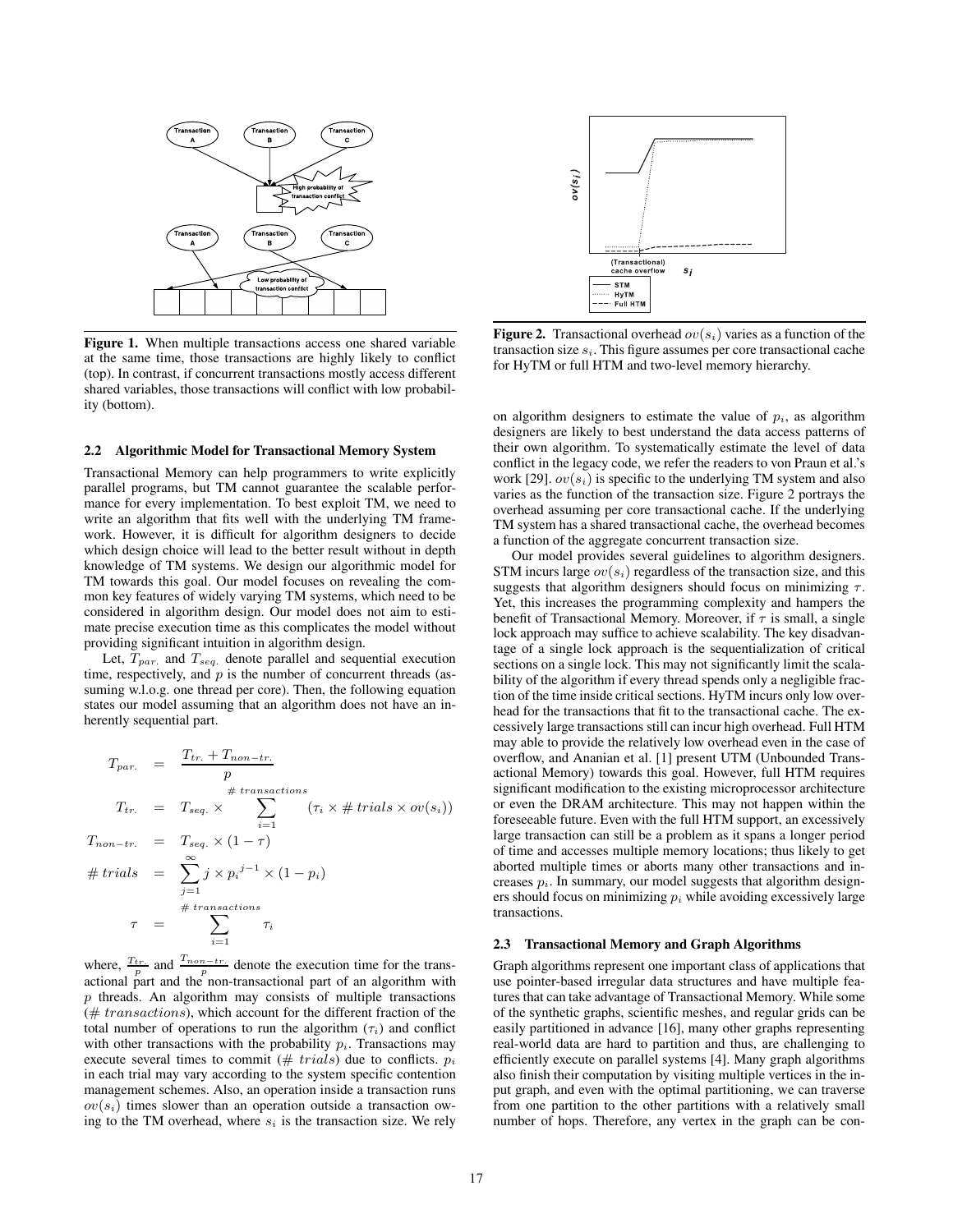

**Figure 3.** A common graph operation: **pick one vertex** (black) and **find (and apply operations on) its neighbors** (gray)

currently accessed by multiple threads, and this necessitates data synchronization over the entire graph. However, if the graph size is large enough relative to the number of threads, two or more threads will access the same vertex at the same time with very low probability. This leads to low p*<sup>i</sup>* in our TM model. Then, TM can abstract the complex data synchronization requirements involving a large number of vertices, and high scalability can be achieved owing to the low degree of data contention.

In addition, we can easily decompose many graph algorithms to multiple transactions. Figure 3 depicts a common graph operation: **pick one vertex** and **find (and apply operations on) its neighbors**. Many graph algorithms iterate this process, and this common routine can be implemented as a single transaction. Thus, an algorithm can be implemented as an iteration of transactions. This leads to large  $\tau$  and exemplifies the key benefit of TM over lock-based approaches. A single lock approach will sequentialize nearly the entire computation while fine-grained locking involves a prohibitively difficult programming challenge. In contrast, TM can significantly reduce the gap between high level algorithm design and its efficient implementation, as the independent tasks can easily map to transactions without compromising scalability. However, if the underlying TM system incurs high overhead, this overhead can nullify the high scalability as most operations need to be executed inside transactions. This necessitates low overhead hardware mechanism to obtain superior performance from high scalability. We may see low overhead HTMs (or HyTMs) within the near future, but excessively large transactions are likely to incur high overhead for longer time period, if not forever, as full HTM design is more challenging. If we decompose graph algorithms in the above way, a vertex degree determines the size of a transaction, and for sparse graphs, most transactions have relatively small size; thus, transactional cache overflow may not be an issue. Still, there can be a small number of vertices with exceptionally large vertex degree, and this can be a performance bottleneck. In our MSF algorithm, we modify the algorithm to address this issue, and this is further discussed in Section 4.2.

# **3. Minimum Spanning Forest Algorithm for Sparse Graphs**

#### **3.1 Sequential Minimum Spanning Forest Algorithm**

Given a fully connected undirected graph, the minimum spanning tree (MST) algorithm finds a set of edges which fully connects all the vertices in the graph without cycles while minimizing the sum of edge weights. If an input graph has multiple connected components, the minimum spanning forest (MSF) algorithm finds multiple MSTs, one MST per each connected component. MST has multiple practical applications in the area of VLSI layout, wireless communication, distributed networks, problems in biology and medicine, national security and bioterrorism, and is often a key module for solving more complex graph algorithms [3]. Prim's, Kruskal's, and Borůvka's algorithms are three well known approaches for solving MST problems. Even though there are other algorithms with lower asymptotic complexity, they run slower in the experiments than these algorithms [22] due to large hidden constants in the asymptotic complexities. Based on the experimental results in [3, 22], there is often no clear winner among these three algorithms as execution time depends on the topology of the input graph and the characteristics of the computing system.

#### **3.2 Parallel Minimum Spanning Forest Algorithm**

Prim's and Kruskal's algorithms are inherently sequential, while Borůvka's algorithm has natural parallelism. Therefore, most previous parallel MST algorithms are based on Borůvka's approach (see Bader and Cong's paper [3] for a summary). Even though these algorithms' achieve parallel speedup for relatively regular graphs, none of these Borůvka's algorithm-based implementations runs significantly faster than the best sequential algorithm for a wide range of irregular and sparse graphs. Bader and Cong's paper [3] also introduces a new parallel MST algorithm which marries Prim's algorithm with Borůvka's algorithm. This new algorithm grows multiple MSTs using Prim's algorithm until conflict occurs. While growing MSTs, each thread marks the vertices in its own MST as visited and also colors all the neighbors of the marked vertices with its own color. If the algorithm encounters a vertex marked or colored by other threads, conflict occurs. Then, the thread starts to grow a new MST with a new vertex. If there is no remaining unmarked and uncolored vertex, the algorithm switches to the Borůvka's algorithm stage, finds the connected components, and compacts the graph. The algorithm iterates this process until the number of remaining vertices falls below the given threshold value. When this happens, the algorithm runs the best sequential algorithm to finish the computation. If an input graph has multiple connected components, this algorithm finds a MSF of the graph. Actually, if there is only one thread, this algorithm behaves similar to Prim's algorithm while it works as Borůvka's algorithm if the number of threads is equal to the number of vertices.

This algorithm avoids data races without using locks. To achieve this goal, this algorithm uses two arrays, visited and color. However, it is not trivial to fully understand the mechanisms to avoid data races. Also, this algorithm assumes sequential consistency for the underlying system, and if the underlying system supports only a relaxed consistency model, additional fence operations are required. Therefore, even assuming that high level description of the algorithm is given, expertise in both algorithm and architecture is required to implement the algorithm correctly.

Moreover, the lockfree nature of the algorithm is achieved at the cost of additional performance overhead. If a vertex is colored by other threads but not marked as visited, adding this vertex to the thread's own MST may not lead to true conflict in most cases. However, this algorithm takes a conservative position and treats this case as a conflict to avoid possible race conditions. If an input graph has relatively small diameter, this can lead to excessive number of conflicts, and the algorithm may not perform much useful work in the Prim's algorithm stage. Then, the Prim's algorithm stage will just waste computing cycles, and the Borůvka's algorithm stage will perform the most useful work. Even when the graph has a large diameter, and conflicts occur infrequently, this algorithm runs both Prim's algorithm and Borůvka's algorithm and also additional computation to achieve lockfree nature; this leads to additional performance overhead. Due to this overhead, this algorithm requires 2 to 6 processors to outperform the best sequential algorithm depending on the input graphs.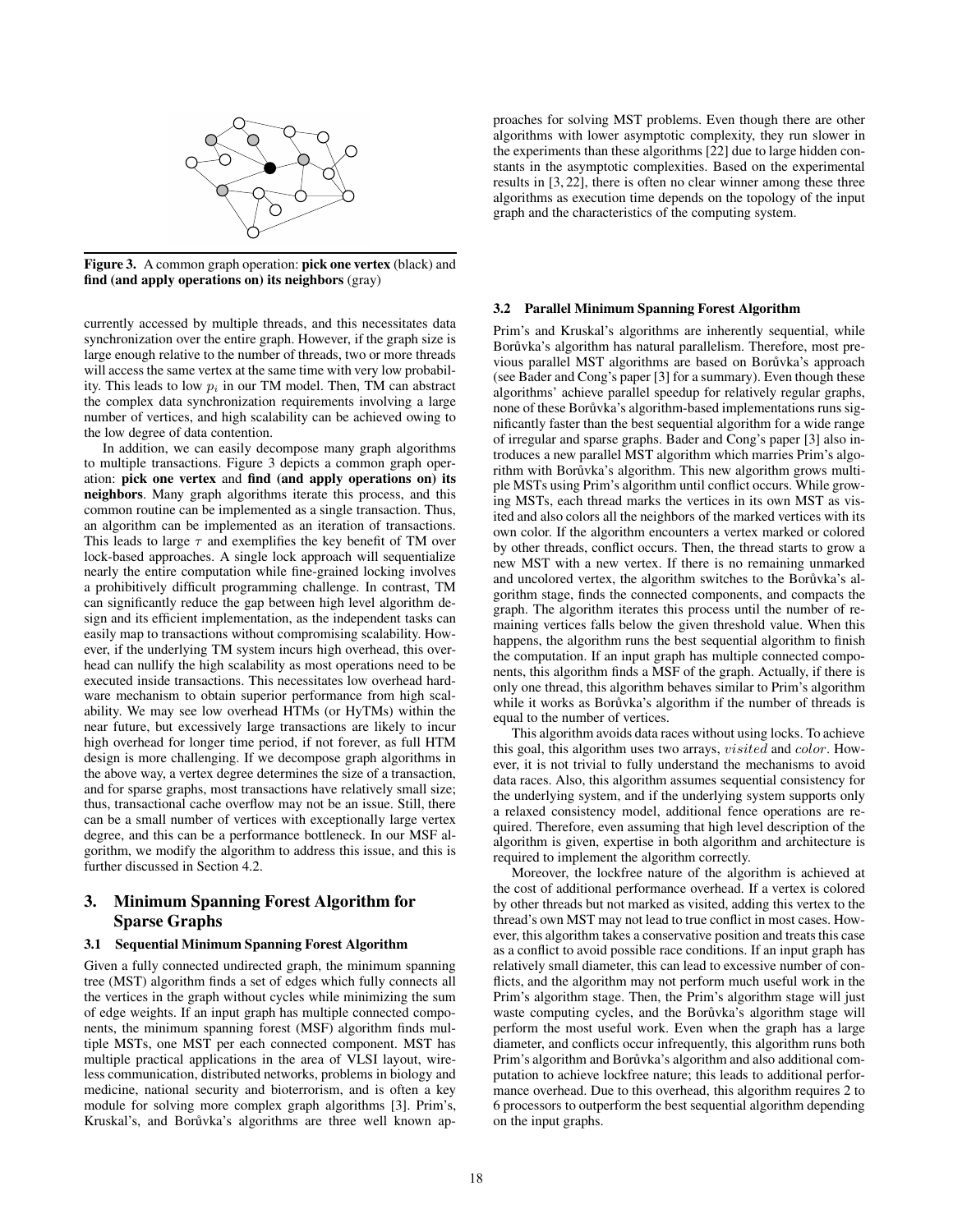**4. An Efficient Transactional Memory Algorithm for Computing Minimum Spanning Forest of Sparse Graphs**



**Figure 4.** A high level illustration of our algorithm



**Figure 5.** State transition diagram for our algorithm

In our new MSF algorithm, each thread runs Prim's algorithm independently similar to Bader and Cong's algorithm [3]. However, our MSF algorithm does not have the Borůvka's algorithm stage. Instead, if one thread attempts to add a vertex in another thread's MST, or conflict occurs, one thread merges two MSTs, and the other thread starts Prim's algorithm again with a new randomly picked vertex. Our new algorithm also does not detect conflict in a conservative way as Bader and Cong's algorithm. Instead, our new algorithm relies on the semantics of transactions to avoid data races. Figure 4 illustrates our algorithm in high level, and Figure 5 and Algorithm 1 give further detail. There are three states: THREAD INVALID, THREAD PRIM, and THREAD MERGING. A thread starts in THREAD INVALID state, and changes its state from THREAD INVALID state to THREAD PRIM by assigning a new color for the thread and also randomly picking a new start vertex. Then it runs Prim's algorithm in THREAD PRIM state, and grows its MST (newly added vertices are colored with the thread's color). In this state, we iterate a common graph operation, **pick one vertex** and **find (and**



**Algorithm 1**: Pseudo-code for THREAD PRIM state. TM BEGIN() marks the start of a transaction, and TM END() marks its end.

**apply operations on) its neighbors**, as a single transaction as depicted in Algorithm 1. When two threads (assume Thread A and  $Thread_B$ ) conflict, we merge two trees of the conflicting threads by merging their MST data. When Thread A detects a conflict and finds  $Thread\_B$  is in THREAD PRIM state,  $Thread\_A$  invalidates  $Thread\_B$  and merges the MST data of two threads.  $Thread\_B$  restarts by picking a new vertex. When  $Thread\_A$ detects a conflict and finds  $Thread\_B$  is in THREAD MERGING state,  $Thread\_A$  releases its MST data to  $Thread\_B$  and moves to THREAD INVALID state to restart with a new vertex. In a singlethreaded case, our algorithm runs nearly identical to sequential Prim's algorithm with a small additional overhead related to the state management.

To implement our algorithm, a complex data synchronization issue arises. Every vertex can be accessed concurrently, and every thread's state variable can be modified by multiple threads at the same time. To implement this algorithm with fine-grained locking, one thread may need to acquire up to four locks (one for its own state variable, two for the source and destination vertices in a new MST edge, and one more for the conflicting thread's state variable). This can lead to many complex scenarios that can cause race conditions, deadlocks, or other complications, and it is far from trivial to write correct and scalable code. In contrast, Transactional Memory can gracefully abstract all the complications related to the data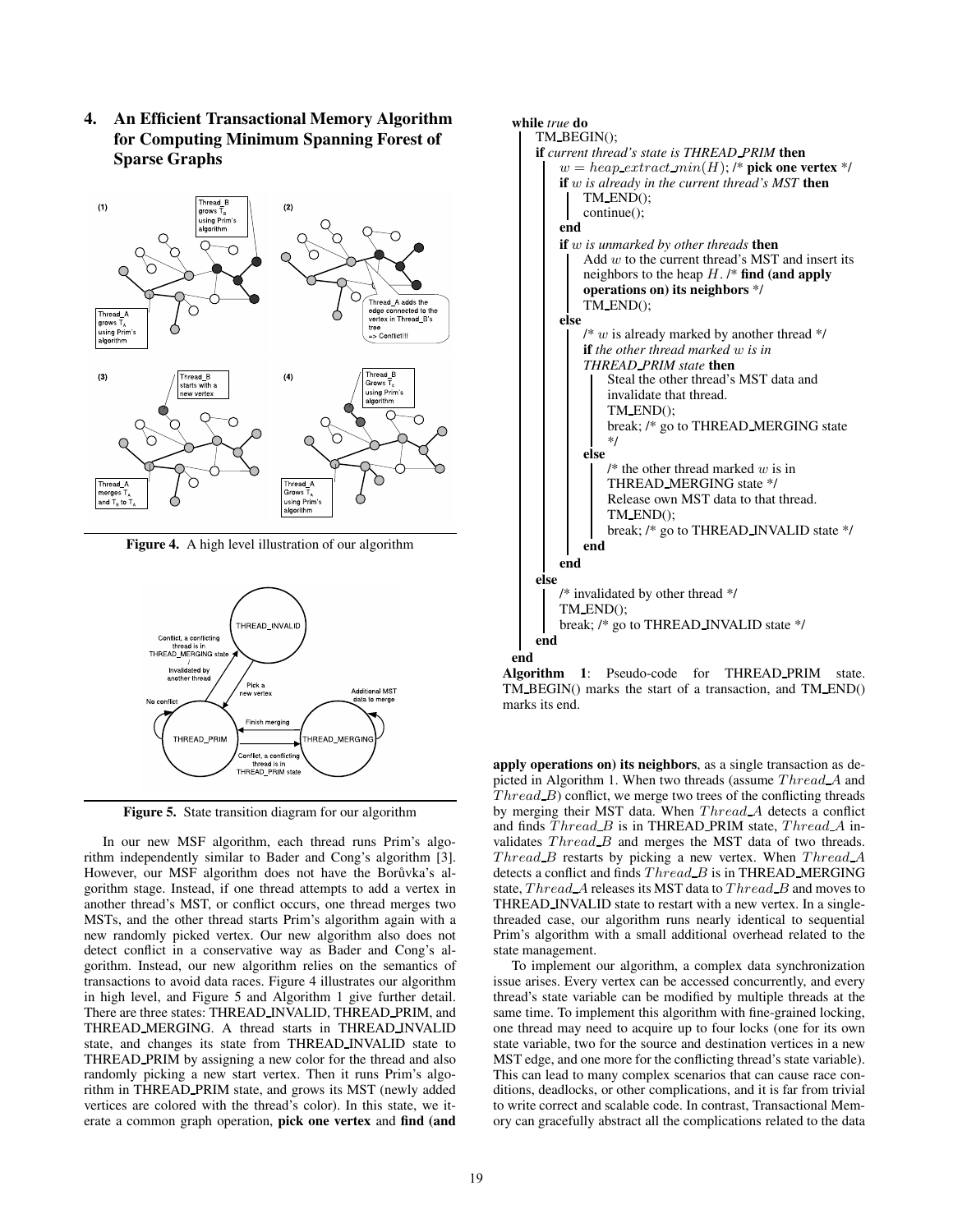synchronization issues in our algorithm. As our algorithm executes a large fraction of the code inside the transactions ( $\tau$  is large), this may not fit well with STM, but future TM systems with efficient hardware support may resolve this problem. Also, if an input graph is large enough, the level of data contention will be low (low  $p_i$  in our TM model), and our algorithm will fit well with TM systems.

However, our algorithm has other sources for parallel overhead. First, we need to pick a new start vertex multiple times. If a newly picked vertex is already included in other threads' MST, we need to pick a new one again. Second, MST data merging can take a significant amount of time. The first overhead may not be significant at the beginning of the algorithm, and even at the end of the algorithm (when almost every vertex is included in other threads' MST), this will not significantly slow down other threads' execution if we ignore the impact on the memory subsystem. To minimize the impact on the memory subsystem, if a thread picks a vertex in another thread's MST, we suspend the thread for a short time before picking a new vertex. Therefore, we need to focus on estimating and minimizing the overhead of MST data merging.

#### **4.1 MST Data Merging and Composability**

Assuming  $Thread\_A$  merges its own MST data with  $Thread\_B$ 's MST data, MST data merging consists of two tasks. First, as all the vertices in  $Thread\_A$  and  $Thread\_B$ 's MST need to be marked with a same color after the merging, Thread A needs to recolor all the vertices in  $Thread_B$ 's MST to  $Thread_A$ 's color. Second,  $Thread$  A needs to merge its own heap (a heap data structure is maintained to find the minimum weight edge efficiently as other Prim's algorithm based implementations) with  $Thread_B$ 's heap. We can also expect that there will be a few merges of large MST data at the beginning of the algorithm followed by more frequent merges of large MST data with small MST data at the end of the algorithm.

If we recolor all the vertices in other thread's MST in a naïve way, it will significantly increase the parallel overhead of our algorithm. Instead, we add one level of indirection. We create a color array that maps an index to a color. When we add a new vertex to the MST, we mark that vertex with the index to the color array element for the thread instead of the color of the thread. Thus, for re-coloring, we need to only update the color array elements for the MST data of  $Thread\_B$ . The number of color array elements to be updated is identical to the number of MST data mergings that happened in Thread B's MST data.

For actual implementation, this requires two additional shared data arrays to map an index to a color and a color to the owner thread. Under fine-grained locking, this requires additional lock arrays, and we need to re-design the entire lock acquisition protocol to avoid dead-lock or other lock related issues. Within a TM framework, in contrast, we can easily extend our algorithm without re-designing data synchronization schemes. This exemplifies TM's benefit over lock in composability.

To exploit the fact that there will be more frequent merges of large and small MST data, we switch *Thread A*'s MST data with  $Thread_B$ 's MST data before merging if  $Thread_B$ 's heap is larger than  $Thread\_A$ 's heap. Then, we merge two heaps by inserting the elements of the smaller heap  $(Thread_B$ 's heap) to the larger heap  $(Thread A's heap)$ . These inserts are the most expensive parallel overhead in our algorithm.

We grow multiple MSTs concurrently, and this involves the overhead of MST data merging. However, this also decreases the average heap size throughout the execution. Instead of one thread growing a large MST to the end, there will be multiple small MSTs grown by multiple threads. A small MST will have less elements in its heap. If a heap has  $n$  elements, heap inserts or extracts will cost  $O(log(n))$  memory accesses. Therefore, a single heap operation

will cost less for the smaller MST. Especially, if a heap does not fit into the cache memory, multiple non-contiguous memory accesses in a single heap operation will lead to multiple cache misses, and these cache misses can be the most expensive cost of the algorithm. Combined with the modern cache subsystem with multiple layers, smaller heap size can have more significant impact on the performance than it appears in the asymptotic notation. If the impact of this is larger than the MST data merging overhead, our algorithm can scale super-linearly.

## **4.2 Avoiding Excessively Large Transactions and Strong Atomicity**

As discussed in Section 2.2, excessively large transactions are undesirable for performance. There are two sources for large transactions in our algorithm. First, if we merge tree data inside a transaction, this will create a very large transaction. Second, if there are vertices with high degree, this will lead to large transactions.

In our state transition diagram, if a thread in THREAD PRIM state (let  $Thread\_A$ ) attempts to add a vertex in the MST of a thread in THREAD MERGING state (let Thread B), Thread A invalidates itself and appends its own MST data to  $Thread_B$ 's queue for MST data. If MST data are fetched out from the queue for merging, this data cannot be accessed by other threads, and only the queue access needs to be executed inside a transaction. Therefore, MST data merging in our algorithm does not create a large transaction.



**Figure 6.** Modified state transition diagram for our algorithm

High degree vertices can also create a large transaction. If we extract a vertex and insert all the neighbors of the extracted vertex in a single transaction, the size of a transaction grows proportional to the vertex degree. This can be solved in a similar way to the first case. If we change our state transition diagram to Figure 6 and insert neighbors outside a transaction, we can avoid large transactions even with very high degree vertices.

These changes require accessing shared data both inside and outside transactions. At first glance, as MST data fetched out from the queue can only be accessed by a single thread, one can easily assume that this may not cause a problem. This is true assuming strong atomicity [6] but can leave a subtle hole under weak atomicity, which does not define the correct semantics among interleaved transactional and non-transactional codes. If a transaction doomed to abort reads data updated outside a transaction, which in turn can raise a segmentation fault, or non-transactional code reads data updated by a doomed transaction before it is restored, this can introduce a bug that is hard to find. One can easily assume that accessing shared data outside a transaction is a naïve program bug, but this may not true if we consider algorithm optimization. Our experience advocates the necessity for a strong atomicity guarantee in TM semantics.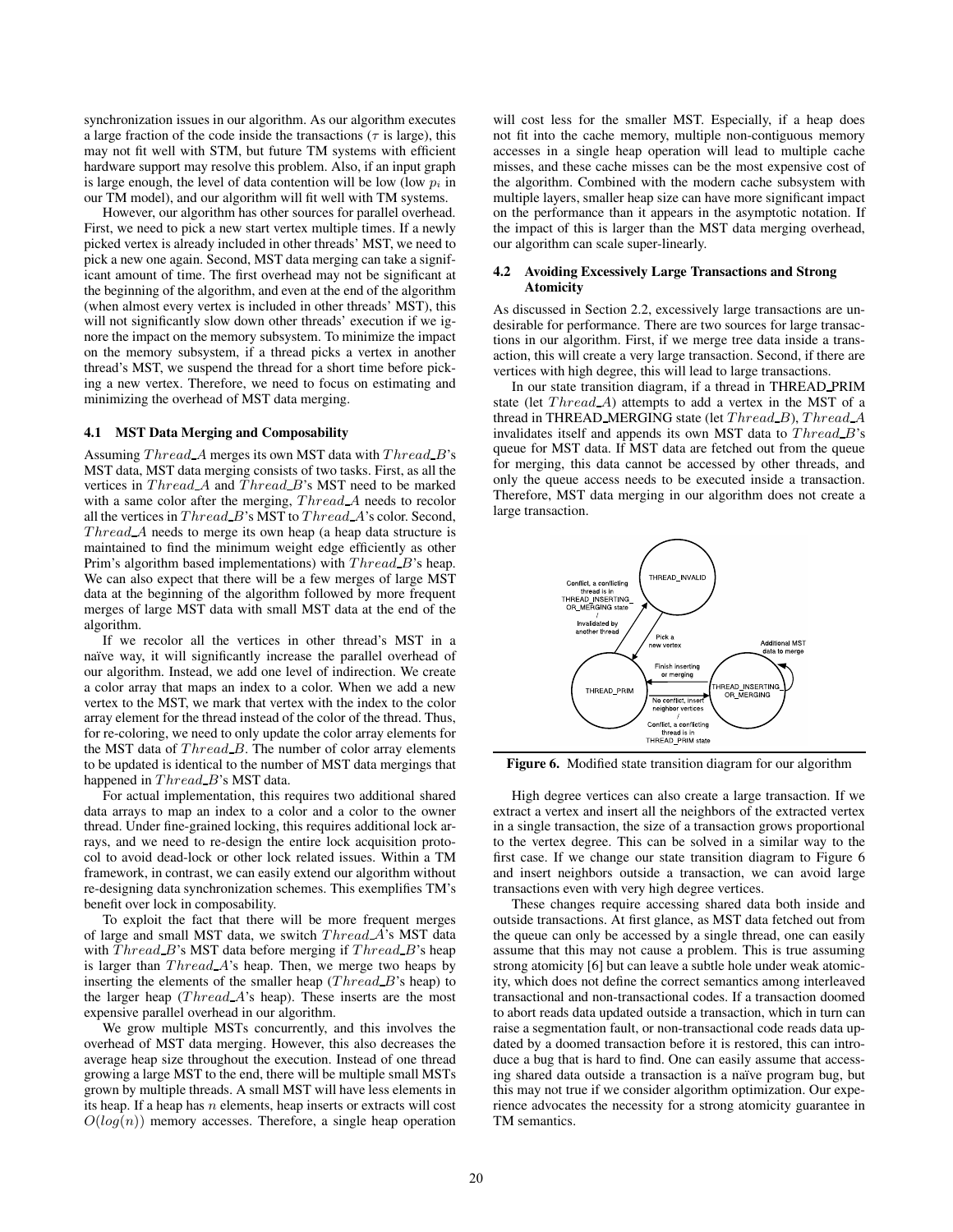# **4.3 Color Filtering**



Figure 7. Color filtering: filter out unnecessary inserts

Our algorithm works well if an input graph has a large diameter as conflict occurs only infrequently in that case. However, if an input graph has a small diameter and conflict occurs more frequently, increased MST data merging cost can reduce the performance benefit of parallelization. However, for the graphs with a small diameter, there is another opportunity for the optimization. Assume we insert a neighbor vertex into the heap. If the heap already includes a vertex, which connects the current thread's MST to other threads' MST with lower weight than the new vertex to insert, we do not need to insert the new vertex as it cannot be an MST edge. Figure 7 illustrates the case. We can use the color of a vertex to filter out heap inserts. We maintain an additional data structure that maps a color to the minimum edge weight to connect the current thread's MST to the MST of that color. Considering that the heap operations account for the large fraction of the total execution time, reduced heap inserts can mitigate the increased parallel overhead owing to the frequent conflicts. Actually, this has similar impact to the connected component and compact graph steps in Borůvka's algorithm without incurring the high overhead of those steps.

#### **4.4 Heap Pruning**

When we merge the heap of two threads (assume  $Thread\_A$ and  $Thread_B$ ,  $Thread_A$ 's heap can include the vertices in  $Thread_B$ 's MST, and  $Thread_B$ 's heap can include the vertices in Thread A's MST. If Thread B's heap has less elements, we merge two heaps by inserting Thread B's heap elements to  $Thread\_A$ 's heap. In this case, we do not insert  $Thread\_B$ 's heap element which belongs to Thread A's MST. Yet, Thread A's heap can still include the vertices in  $Thread_B$ 's MST. Thus, after merging, the heap can include the vertices in its own MST, which cannot be an MST edge. When we extract the heap element, we check whether the extracted vertex is in its own MST or not, and this does not affect the correctness. Still, if the merging iterates multiple times, and near the end of the algorithm, there can be a very large heap with almost every vertex included in its own MST. At this time, there will be only one thread that includes almost all the vertices in the graph with few remainings. This thread will spend the most time for extracting the vertices in its own MST, while all the other threads are idling. To prevent this situation, we count the number of extracted heap elements that belong to its own MST. If this number grows above the given threshold, we scan the heap and remove the vertices in its own MST. By combining this heap pruning with the above color filtering, this can significantly reduce the heap size, especially for the graphs with a small diameter.

# **5. Experimental Results on STM**

**5.1 Test Graphs**



**Figure 8.** A pathological case for our algorithm.

We use a variety of graphs to experimentally test the performance of our algorithm. These inputs are chosen because they represent diverse collection of real-world instances, or because they have been used in the previous MST studies. We use the road map graph from 9th DIMACS implementation challenge website (http://www.dis.uniroma1.it/~challenge9) and also use EM-BFS and GTgraph graph generators available from the DI-MACS website in addition to LEDA [18]. The scalability of our algorithm is highly affected by the number of MST data mergings and accordingly, is related to the diameter of an input graph. The test graphs summarized in Table 1 cover different graphs with varying diameters.

#### **5.2 Experimental Setup**



**Figure 9.** Sun UltraSparc T2 (Niagara 2) processor.

We test our implementation on a Sun UltraSparc T2 Niagara 2 processor (Figure 9) with 32 GB main memory. The Niagara 2 processor has 8 cores, and each core has 8 hardware threads (HTs). 8 HTs share a single execution pipeline. If an application kernel has frequent non-contiguous memory accesses and the execution time is limited by memory access latency, HTs can efficiently share the single execution pipeline without significant performance degradation in a single-threaded performance. As our MSF algorithm has multiple non-contiguous memory accesses and the memory latency of the accesses is the key cost of the kernel, the Sun Niagara 2 processor can be a suitable architecture for the algorithm. Especially, the Sun Rock processor architecture, likely to be the first microprocessor with hardware TM support, is based on the UltraSparc architecture, and we can better estimate the performance of our algorithm on the upcoming Sun Rock processor by the experimental results on the Niagara 2 processor.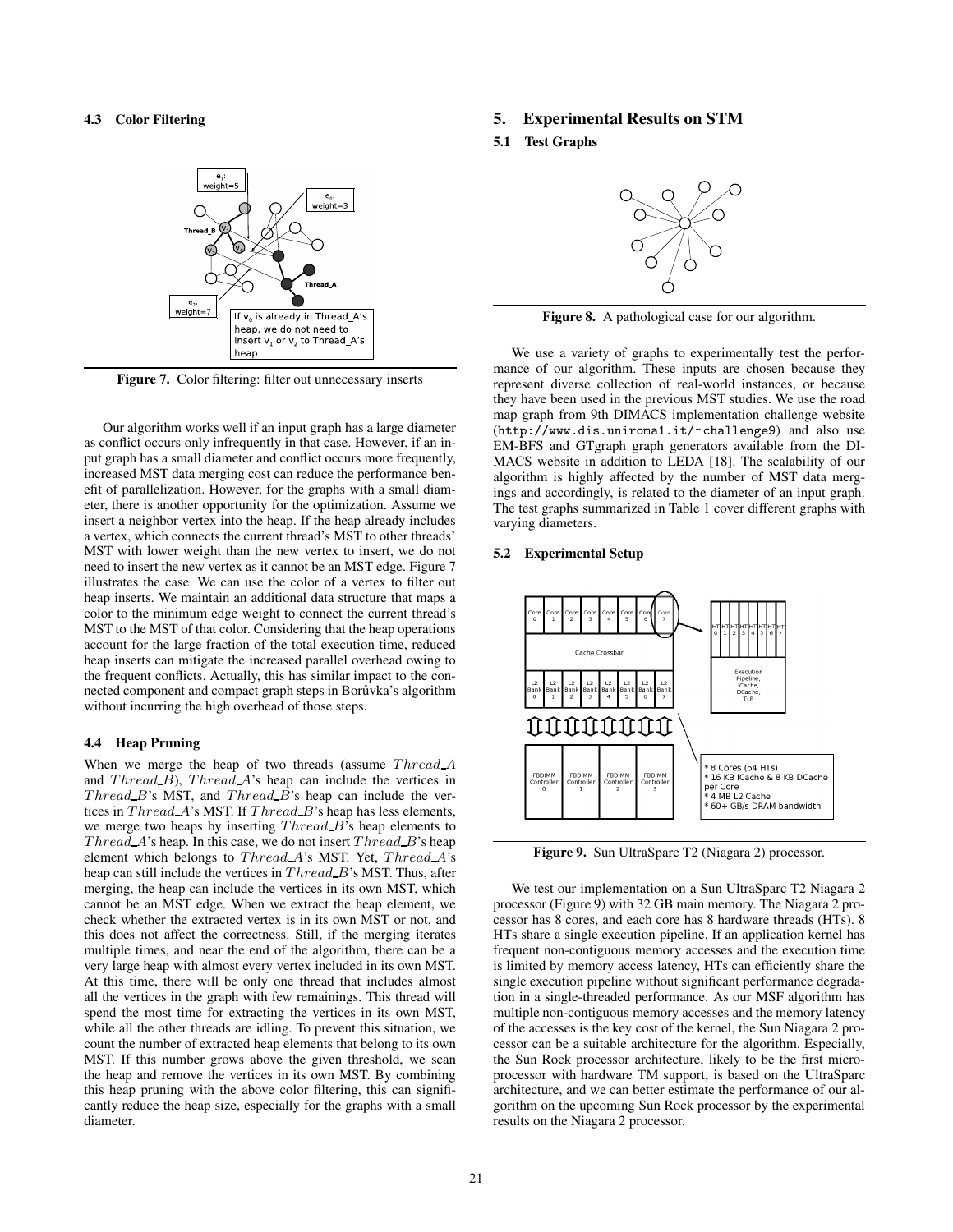| graph type     | generator   | comments                                                                                                                                                                               |
|----------------|-------------|----------------------------------------------------------------------------------------------------------------------------------------------------------------------------------------|
| 2-D grid       | <b>LEDA</b> |                                                                                                                                                                                        |
| 3-D grid       | <b>LEDA</b> | 3-D grid has relatively small diameter.                                                                                                                                                |
| Web graph      | EM-BFS      | Web graph with 2K levels, and each level has $3M/2K$ vertices.                                                                                                                         |
| USA West graph |             | USA West roadmap graph. Included as a real word graph.                                                                                                                                 |
| Random         | GTgraph     | Edges added by randomly picking two vertices among entire vertices of the<br>graph. Reveals the worst case behavior of our algorithm except for few patho-<br>logical cases (Figure 8) |

Table 1. Test graphs for the experiments. For the graph generators which generate edges with uniform weight, we modify the code to generate random weight edges.

|                       | 2-D grid | 3-D grid | web graph | USA West | Random |
|-----------------------|----------|----------|-----------|----------|--------|
| with STM overhead     | 983.1    | 197      | 911.2     | 143      | 1017   |
| without STM overhead  | 2.96     | 18.60    | 12.00     | 17.33    |        |
| MST data merging time | .386     | 5.459    | .330      | 0.2734   | 59.31  |

**Table 2.** Comparison of the single-threaded execution time (in seconds) with the STM overhead (compiled with *Makefile.stm* in the Stamp framework), single-threaded execution time without STM overhead (compiled with *Makefile.seq* in the Stamp framework), and total MST data merging time in 64 threads case.

We use the Stamp (STAMP 0.9.9) framework [19] based on Transactional Locking II (TL2-x86 0.9.5) STM [10] for the implementation and the experiments. We use *gcc 4.0.4* compiler with *-O3 -mcpu=niagara2 -mtune=niagara* optimization flags. We compile the code with *Makefile.stm* (in the Stamp framework) for the STMbased executable and *Makefile.seq* (also included in the Stamp framework) for the executable without STM overhead. Also, we increase the STM lock array size (*TABSZ* in *tl2.c*) from  $2^{20}$  (default value) to  $2^{25}$  to reduce the number of false transaction conflicts.

## **5.3 Experimental Results**



**Figure 10.** Execution time and speedup for the 2-D grid graph (3.24M vertices, 6.48M edges).

Figures 10, 11, 12, 13, and 14 summarize the execution time and speedup in the experiments. The dashed horizontal line in the figures denotes the single-threaded execution time for running the same algorithm (nearly identical to the sequential Prim's algorithm) without STM overhead. Our algorithm scales more than 8 times (18.5 in the best case) for 8 cores for all the test graphs and demonstrates remarkable speedup up to 64 HTs for all the test graphs except for the random graph. Super-linear speedup is achieved by reduced average heap size and the color filtering as expected in Section 4. For the graphs with a relatively large diameter (the 2- D grid, the web graph, and the USA West graph), our algorithm exhibits smaller number of conflicts, which leads to the high scalability. For the graphs with a smaller diameter (the 3-D grid and the random graph as the worst case), the number of conflicts increases



**Figure 11.** Execution time and speedup for the 3-D grid graph (3.38M vertices, 10.1M edges).



**Figure 12.** Execution time and speedup for the web graph (3M vertices, 6M edges).

but the color filtering compensates for this increase. Our implementation demonstrates remarkable speedup for the 2-D grid, the 3-D grid, the web graph, and the USA West graph. Even for the random graph that involves more frequent data mergings, we achieve parallel speedup using up to 16 threads. The lower scalability after 8 threads in the random graph case is also affected by higher spatial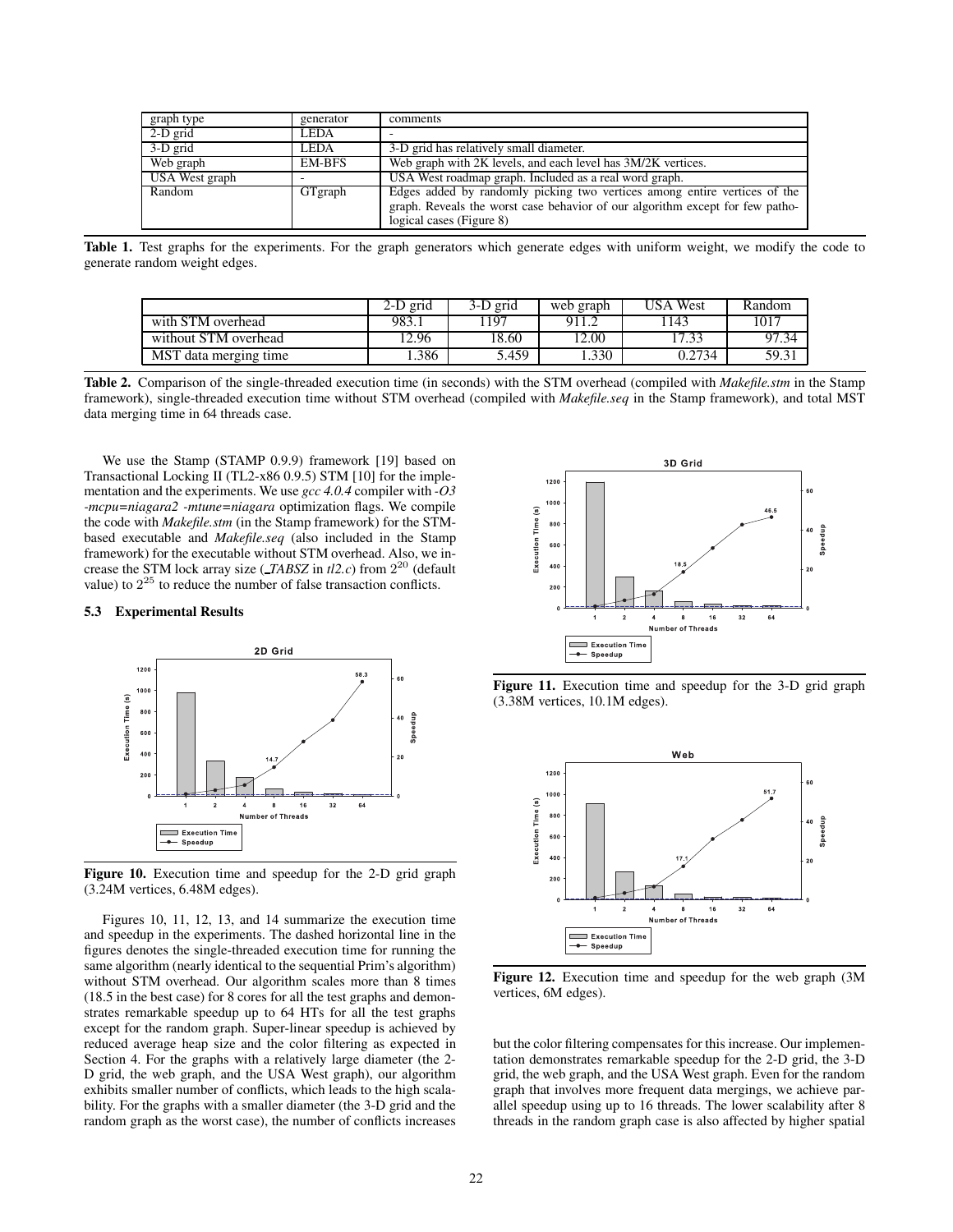

**Figure 13.** Execution time and speedup for the USA West roadmap graph (6.26M vertices, 7.62M edges).



**Figure 14.** Execution time and speedup for the random graph (3M vertices, 90M edges).

locality; the random graph has higher average vertex degree, which leads to higher spatial locality in accessing neighbor arrays, and in turn, reduce the effectiveness of hardware threads. *However, even with this level of scalability, our parallel algorithm runs only at the comparable speed to the single-threaded case which does not incur the STM overhead.*

# **6. Limitations of STM and Requirements for HTM**

Even though our STM implementation demonstrates remarkable scalability, the high overhead of the STM system nullifies the speedup. A single memory read or write operation outside a transaction is translated to a single LOAD or STORE instruction. A single shared data read or write operation inside a STM transaction, in contrast, involves multiple checks and data structure accesses, and this requires significantly larger number of instructions. Initial bookkeeping and commit time overhead exacerbates the situation. This overhead is not acceptable if we execute a large fraction of the code inside transactions. Ironically, if we execute only a small fraction of the code inside transactions, a single lock approach will suffice to achieve scalability, and we may not need Transactional Memory. This reveals the clear limitation of STM.

HTM can change this situation as a single read or write operation inside a HTM transaction requires only one LOAD or STORE instruction in the most currently proposed HTM papers. Still, initial bookkeeping or final commit time overhead can increase the cost of transactions, but this can be managed to a moderate level with hardware support. If HTM can realize this low overhead mecha-



**Figure 15.** Abort rate for the varying number of threads on the STM.

nism in commercial microprocessors, then we can replay the high scalability of our algorithm with only moderate overhead assuming sufficient memory bandwidth and scalable memory subsystem. Then, our algorithm can run significantly faster than the best sequential algorithm for irregular sparse graphs to the level that has not yet been demonstrated by others.

One remaining point to check is the MST data merging overhead, as it can be underestimated owing to the high STM overhead. In Table 2, we can compare the MST data merging time in 64 threads case (the sum of MST data merging time for all 64 threads) with the single-threaded execution time without STM overhead, which will be similar to the single-threaded execution time in the efficient HTM system. Based on the comparison, we can identify that MST data merging time will not significantly lower the scalability except for the case of the random graph.

Also, we can expect lower abort rates in HTM systems as execution time for the transactions will account for a smaller fraction of the total execution time owing to the lower transactional overhead. Accordingly, there will be fewer concurrent transactions, and this will contribute to the lower abort rates than the case of STM (summarized in Figure 15).

## **7. Conclusions**

Transactional memory is a promising architectural feature to reduce the difficulty of writing parallel programs with complex data synchronization issues. In this paper, we provide an algorithmic model for TM systems, and design an efficient transactional memory algorithm for computing a minimum spanning forest of sparse graphs. We evaluate our algorithm on an existing STM system, and identify the limitation of STM and the requirements for HTM. If TM researchers in academia and industry can deliver the low overhead commercial HTM systems, we believe TM can significantly reduce the complexity of data synchronization in parallel programming while achieving high performance. As future work, we will study the impact of TM on different algorithms and applications. We also plan to test our algorithm on future HTM systems, when they become available in the market.

## **References**

[1] C. S. Ananian, K. Asanovic, B. C. Kuszmaul, C. E. Leiserson, and S. Lie. Unbounded transactional memory. In *Proc. 11th Int'l Conf. on High-Performance Computer Architecture (HPCA)*, San Francisco, CA, Feb. 2005.